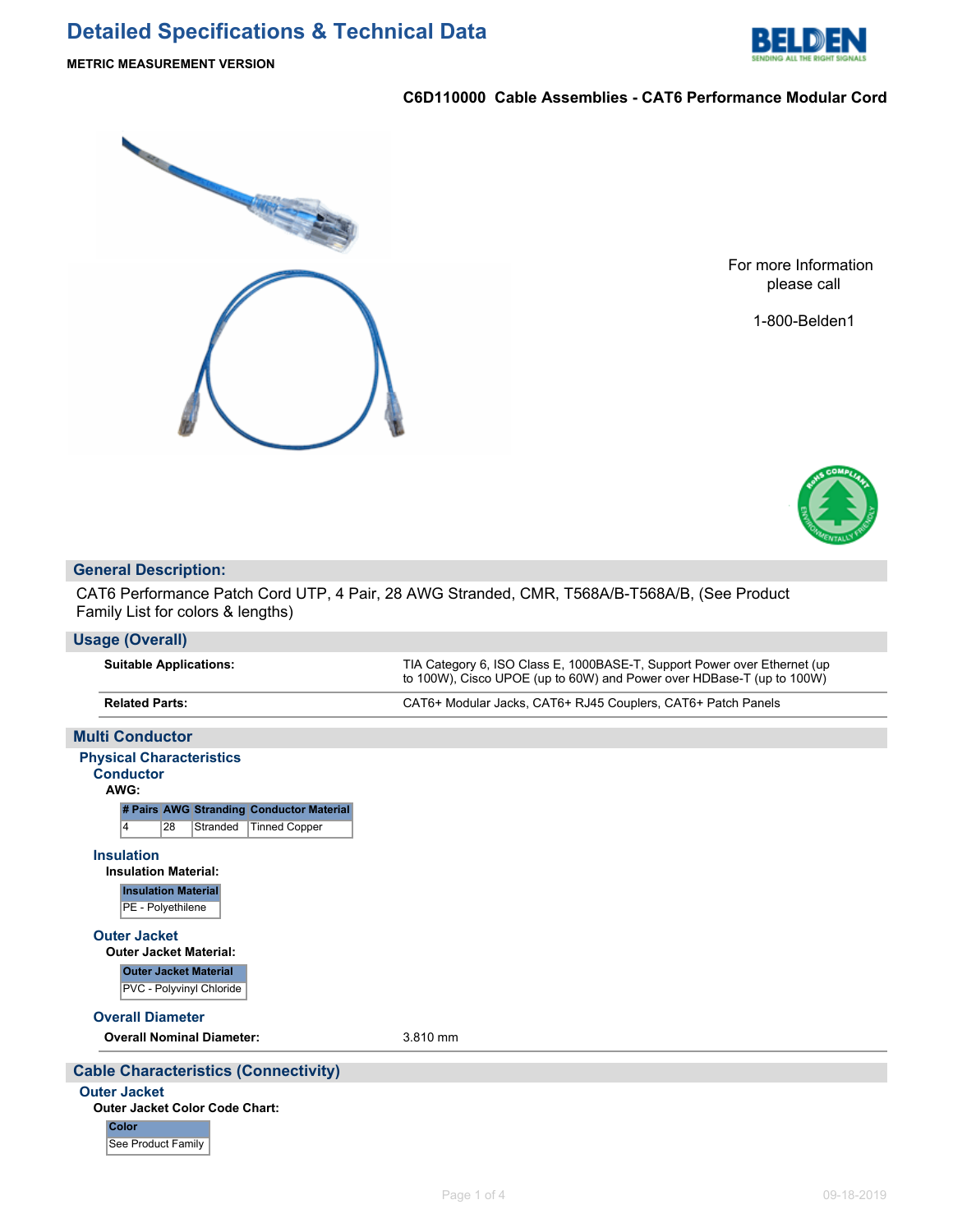

**METRIC MEASUREMENT VERSION**

## **C6D110000 Cable Assemblies - CAT6 Performance Modular Cord**

|              |                                        |             | <b>Physical Characteristics (Connectivity)</b>                                                                |                                               |  |  |  |
|--------------|----------------------------------------|-------------|---------------------------------------------------------------------------------------------------------------|-----------------------------------------------|--|--|--|
|              | <b>Materials</b><br><b>Materials:</b>  |             |                                                                                                               |                                               |  |  |  |
|              | <b>Description</b>                     | <b>Type</b> | <b>Material</b>                                                                                               |                                               |  |  |  |
|              | Plug                                   | <b>RJ45</b> | Polycarbonate - UL94V-0                                                                                       |                                               |  |  |  |
|              | <b>Boot</b>                            |             | Polycarbonate - UL94V-0<br>Front Connection   Blades   Phosphor Bronze with 50u inch Gold over Nickel Plating |                                               |  |  |  |
|              |                                        |             |                                                                                                               |                                               |  |  |  |
| <b>Color</b> |                                        |             |                                                                                                               |                                               |  |  |  |
|              | <b>Boot Color:</b>                     |             |                                                                                                               | Translucent                                   |  |  |  |
|              | <b>Wiring Scheme</b>                   |             |                                                                                                               |                                               |  |  |  |
|              | <b>Wiring Scheme:</b>                  |             |                                                                                                               | T568A/B-T568A/B                               |  |  |  |
|              | <b>Packaging</b>                       |             |                                                                                                               |                                               |  |  |  |
|              | Packaging:                             |             |                                                                                                               | Individually packaged in a clear plastic bag. |  |  |  |
|              |                                        |             | <b>Mechanical Characteristics (Connectivity)</b>                                                              |                                               |  |  |  |
|              | Plug / Jack Compatibility:             |             |                                                                                                               | <b>RJ45</b>                                   |  |  |  |
|              | <b>Termination Interface:</b>          |             |                                                                                                               |                                               |  |  |  |
|              | <b>Termination Connection</b>          |             | <b>Durabilities</b>                                                                                           |                                               |  |  |  |
|              | <b>RJ45</b>                            |             | Mated Connection 750 Cycles                                                                                   |                                               |  |  |  |
|              | <b>Storage Temperature Range:</b>      |             |                                                                                                               | $-40^{\circ}$ C To $+75^{\circ}$ C            |  |  |  |
|              | <b>Installation Temperature Range:</b> |             |                                                                                                               | $0^{\circ}$ C To +60 $^{\circ}$ C             |  |  |  |
|              | <b>Operating Temperature Range:</b>    |             |                                                                                                               | -20 $^{\circ}$ C To +75 $^{\circ}$ C          |  |  |  |
|              | <b>Max. Recommended Pull Tension:</b>  |             |                                                                                                               | 50.042 N                                      |  |  |  |
|              | Min. Bend Radius (Overall Cable):      |             |                                                                                                               | 14.732 mm                                     |  |  |  |
|              |                                        |             | <b>Applicable Specifications and Agency Compliance (Overall)</b>                                              |                                               |  |  |  |
|              |                                        |             | <b>Applicable Standards &amp; Environmental Programs</b>                                                      |                                               |  |  |  |
|              | <b>UL Rating:</b>                      |             |                                                                                                               | Riser                                         |  |  |  |
|              | <b>Other Standards:</b>                |             |                                                                                                               | FCC Part 68, Subpart F, IEC 60603-7           |  |  |  |
|              | EU Directive 2002/95/EC (RoHS):        |             |                                                                                                               | Yes                                           |  |  |  |
|              |                                        |             | EU RoHS Compliance Date (mm/dd/yyyy):                                                                         | 01/01/2006                                    |  |  |  |
|              | MII Order #39 (China RoHS):            |             |                                                                                                               | <b>EUP 50</b>                                 |  |  |  |
|              | <b>Telecommunications Standards:</b>   |             |                                                                                                               | ISO/IEC 11801:2002 Ed.2, TIA 568.2-D          |  |  |  |
|              | <b>Safety Listing:</b>                 |             |                                                                                                               | c(UL)us Listed                                |  |  |  |
|              | <b>Other Specification:</b>            |             |                                                                                                               | CEC/C(UL) Voltage Rating: 300 V RMS           |  |  |  |
|              | <b>Suitability</b>                     |             |                                                                                                               |                                               |  |  |  |
|              | Suitability - Indoor:                  |             |                                                                                                               | Yes                                           |  |  |  |
|              |                                        |             | <b>Transmission Characteristics (Connectivity)</b>                                                            |                                               |  |  |  |

#### **Performance Table 1:**

| <b>Frequency</b><br>(MHz) | Max.<br><b>Insertion Loss</b><br>TIA* (dB) | Max.<br><b>Insertion Loss</b><br>Belden (dB) | Min.<br><b>PSNEXT</b><br>$TIA*$ (dB) | <b>Min</b><br><b>PSNEXT</b><br>Belden (dB) TIA* (dB) | Min.<br><b>PSACRF</b> | Min.<br><b>PSACRF</b><br>Belden (dB) |
|---------------------------|--------------------------------------------|----------------------------------------------|--------------------------------------|------------------------------------------------------|-----------------------|--------------------------------------|
| 1.000                     | 2.400                                      | 3.800                                        | 72.300                               | 72.300                                               | 64.800                | 64.800                               |
| 4.000                     | 4.500                                      | 7.200                                        | 63.300                               | 63.300                                               | 52.800                | 52.700                               |
| 8.000                     | 6.400                                      | 10.100                                       | 58.800                               | 58.800                                               | 46.700                | 46.700                               |
| 10.000                    | 7.100                                      | 11.300                                       | 57.300                               | 57.300                                               | 44.800                | 44.800                               |
| 16.000                    | 9.100                                      | 14.400                                       | 54.200                               | 54.300                                               | 40.700                | 40.700                               |
| 20.000                    | 10.200                                     | 16.100                                       | 52.800                               | 52.800                                               | 38,800                | 38.700                               |
| 25,000                    | 11.400                                     | 18.100                                       | 51.300                               | 51.300                                               | 36,800                | 36,800                               |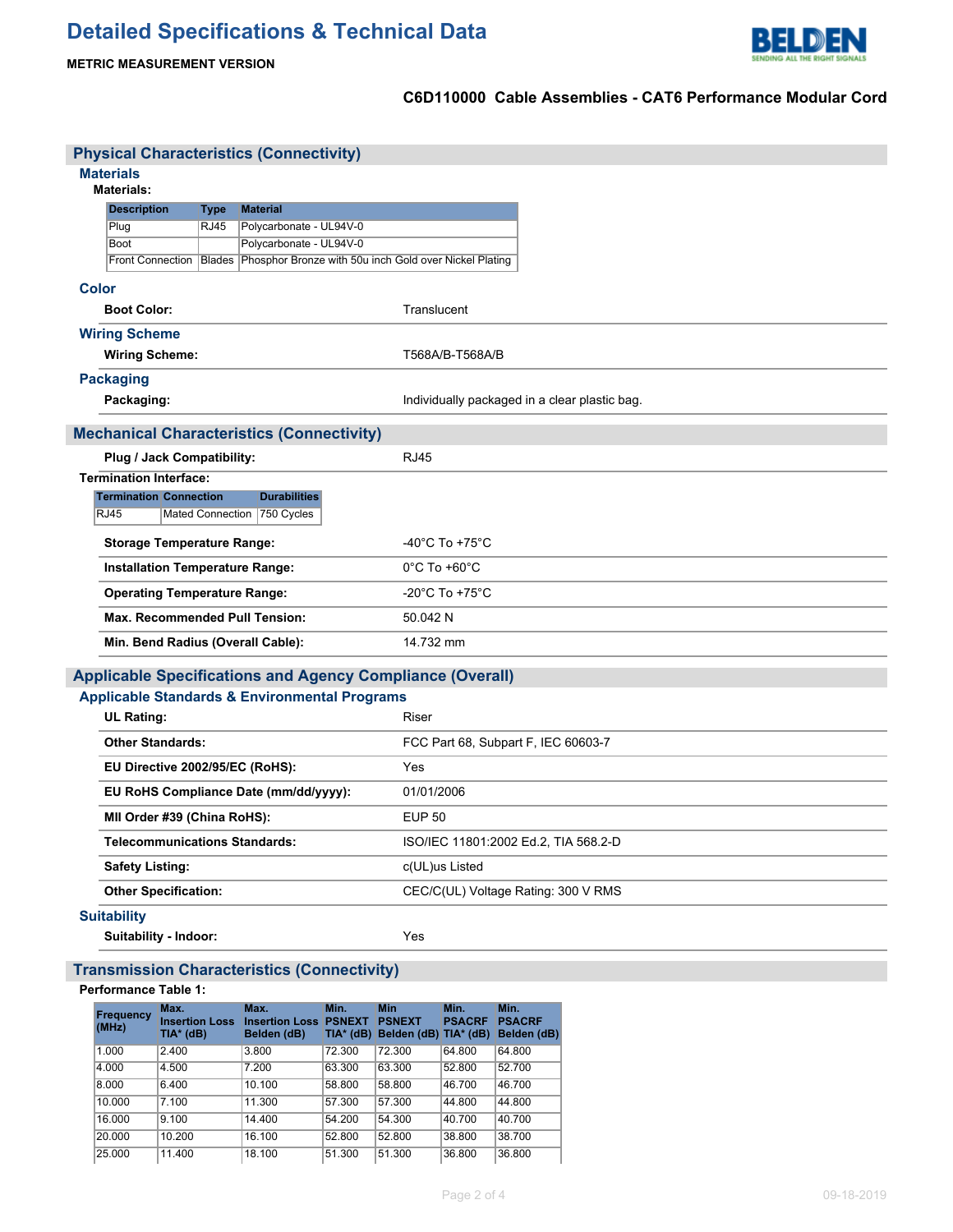# **Detailed Specifications & Technical Data**



## **METRIC MEASUREMENT VERSION**

## **C6D110000 Cable Assemblies - CAT6 Performance Modular Cord**

| 31.250  | 12.800 | 20.300 | 49.900 | 49.900 | 34.900 | 34.900 |
|---------|--------|--------|--------|--------|--------|--------|
| 62.500  | 18.500 | 29.200 | 45.400 | 45.400 | 28.900 | 28.800 |
| 100.000 | 23.800 | 37.600 | 42.300 | 42.300 | 24.800 | 24.800 |
| 200.000 | 34.800 | 55.100 | 37.800 | 37.800 | 18.800 | 18.700 |
| 250,000 | 39.400 | 62.400 | 36.300 | 36.300 | 16.800 | 16.800 |

**Performance Table - Footnote:** 100 Meter Cable Specifications - \* TIA-EIA-568.2-D Category 6 Standard -------- PSACRF is formally PSELFEXT

#### **Performance Table 2:**

| <b>Frequency (MHz) Return Loss</b> | Min.<br>TIA* (dB) | Min.<br><b>Return Loss</b><br>Belden (dB) | Min.<br><b>Balanced TCL</b><br>TIA* (dB) | Min.<br><b>Balanced TCL</b><br>Belden (dB) |
|------------------------------------|-------------------|-------------------------------------------|------------------------------------------|--------------------------------------------|
| 1.000                              | 20,000            | 20.000                                    | 40.000                                   | 40.000                                     |
| 4.000                              | 23.000            | 23.000                                    | 40.000                                   | 40.000                                     |
| 8.000                              | 24.500            | 24.500                                    | 40.000                                   | 40.000                                     |
| 10.000                             | 25.000            | 25.000                                    | 40.000                                   | 40.000                                     |
| 16.000                             | 25.000            | 25.000                                    | 38.000                                   | 38.000                                     |
| 20.000                             | 25.000            | 25.000                                    | 37.000                                   | 37.000                                     |
| 25.000                             | 24.200            | 24.300                                    | 36,000                                   | 36,000                                     |
| 31.250                             | 23.300            | 23.600                                    | 35.100                                   | 35.100                                     |
| 62.500                             | 20.700            | 21.500                                    | 32.000                                   | 32.000                                     |
| 100.000                            | 19.000            | 20.100                                    | 30.000                                   | 30.000                                     |
| 200.000                            | 16.400            | 18.000                                    | 27.000                                   | 27.000                                     |
| 250.000                            | 15,600            | 17.300                                    | 26.000                                   | 26.000                                     |

| Dielectric Strength:            | 1,000 V RMS $@60$ Hz for 1 minute |
|---------------------------------|-----------------------------------|
| <b>Current Rating:</b>          | 1.500 A                           |
| <b>Insulation Resistance:</b>   | 500 M-Ohm Minimum                 |
| <b>Max. Contact Resistance:</b> | 20 m-Ohm                          |

## **Electrical Characteristics (Overall)**

#### **Labeling**

**Labeling:** Labeling: Belden Part Number and Cord Length.

## **Notes (Overall)**

**Notes:** C6D1100000 is subdivided as following C6-D1-1-00-000

 C6 stands for performance, D1 stands for cable type, 1 stands for termination type, 00 stands for color, 000 stands for length Use last 3 digits of the code to specify length in feet - 001-015 ft in increments of 1 ft than 20 ft or 25 ft. xxx stands for special required length.

28 AWG stranded conductors are not TIA-568 compliant. However, using maximum 6.3 meters of cordage connected to a 90 meters permanent link will meet all TIA channel requirements.

| Notes (Cont'd.): | $\bullet$ Cable weight: 0.012 Lbs/ft. |
|------------------|---------------------------------------|
|                  | $\bullet$ www.belden.com/p            |

## **Product Family**

**Product List:**

| Length                    | <b>Black</b> | <b>Red</b>                       | Yellow                           | <b>Green</b>                                                           | <b>Blue</b>                      | Grav                  | White      |
|---------------------------|--------------|----------------------------------|----------------------------------|------------------------------------------------------------------------|----------------------------------|-----------------------|------------|
| 2 ft. (0.6 m)             | C6D1100002   | C6D1102002                       | C6D1104002 C6D1105002            |                                                                        | C6D1106002                       | C6D1108002 C6D1109002 |            |
| $3$ ft. $(0.9 m)$         | C6D1100003   | C6D1102003                       | C6D1104003 C6D1105003            |                                                                        | C6D1106003                       | C6D1108003            | C6D1109003 |
| 4 ft. (1.2 m)             | C6D1100004   |                                  | C6D1102004 C6D1104004 C6D1105004 |                                                                        | C6D1106004                       | C6D1108004            | C6D1109004 |
| 5 ft. (1.5 m)             | C6D1100005   | C6D1102005 C6D1104005 C6D1105005 |                                  |                                                                        | C6D1106005 C6D1108005 C6D1109005 |                       |            |
| $6$ ft. $(1.8 \text{ m})$ | C6D1100006   |                                  |                                  |                                                                        | C6D1106006                       |                       |            |
| 7 ft. (2.1 m)             | C6D1100007   |                                  | C6D1102007 C6D1104007 C6D1105007 |                                                                        | C6D1106007                       | C6D1108007            | C6D1109007 |
| $8$ ft. $(2.4 \text{ m})$ | C6D1100008   |                                  |                                  | C6D1102008  C6D1104008  C6D1105008  C6D1106008  C6D1108008  C6D1109008 |                                  |                       |            |
| $9$ ft. $(2.7 \text{ m})$ | C6D1100009   | C6D1102009                       | C6D1104009                       | C6D1105009                                                             | C6D1106009                       | C6D1108009            | C6D1109009 |
| 10 ft. $(3.0 \text{ m})$  | C6D1100010   | C6D1102010 C6D1104010 C6D1105010 |                                  |                                                                        | C6D1106010                       | C6D1108010            | C6D1109010 |
| 12 ft. $(3.6 \text{ m})$  | C6D1100012   | C6D1102012                       | C6D1104012 C6D1105012            |                                                                        | C6D1106012                       | C6D1108012            | C6D1109012 |
| 15 ft. (4.6 m)            | C6D1100015   | C6D1102015 C6D1104015 C6D1105015 |                                  |                                                                        | C6D1106015                       | C6D1108015            | C6D1109015 |
| 25 ft. (7.6 m)            | C6D1100025   |                                  |                                  | C6D1102025  C6D1104025  C6D1105025  C6D1106025  C6D1108025  C6D1109025 |                                  |                       |            |